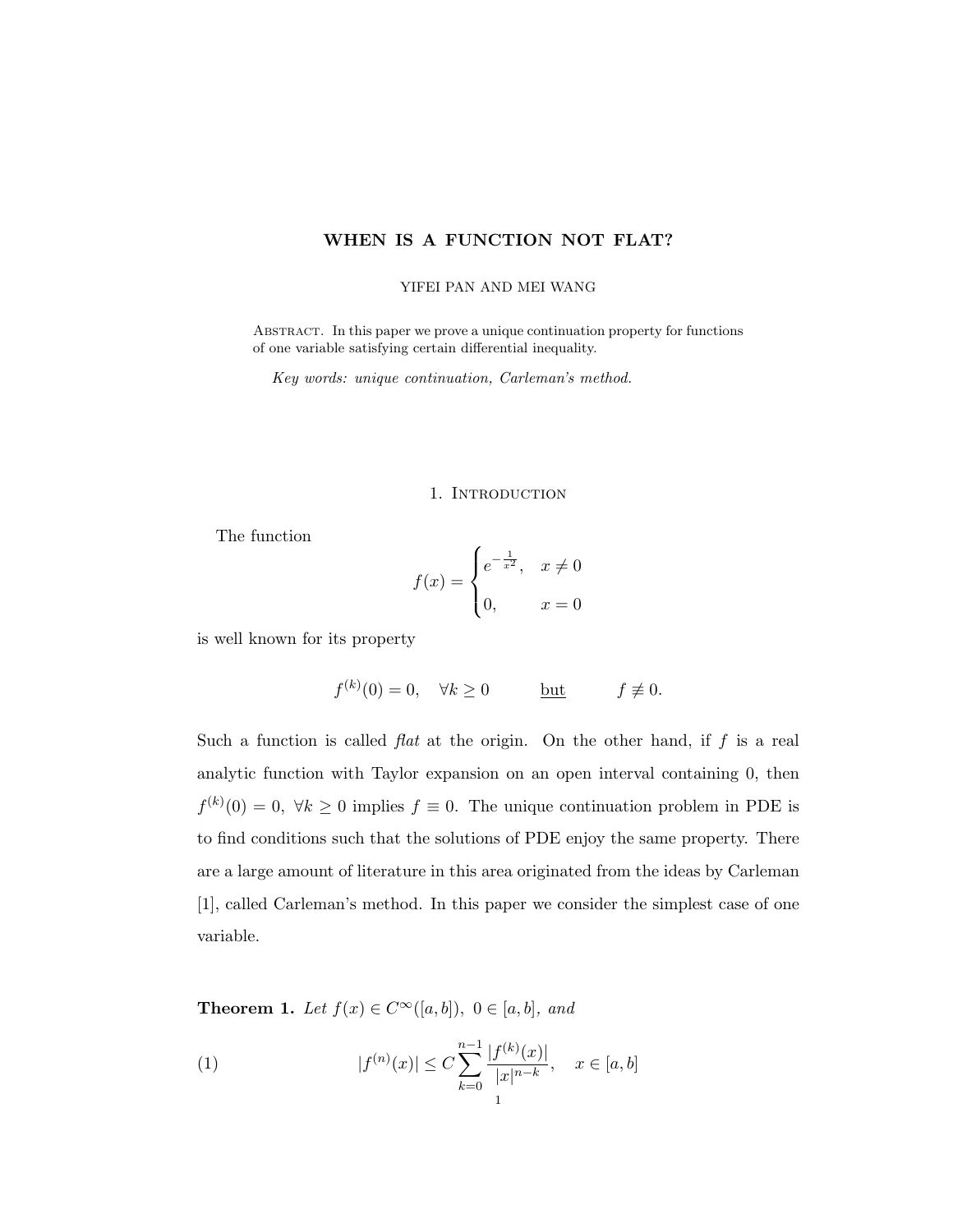for some constant C and  $n \geq 2$ . Then

$$
f^{(k)}(0) = 0, \quad \forall k \ge 0 \qquad \text{implies} \qquad f \equiv 0 \quad on \quad [a, b].
$$

From Theorem 1 we obtain the following corollary.

Corollary 2. Let  $f(x) \in C^{\infty}([a, b]), 0 \in [a, b],$  and (1) holds for some constant  $C \text{ and } n \geq 2.$  Then

 $f \neq 0$  implies the zero set  $\{f^{-1}(0)\} \subset [a, b]$  is finite.

### An example.

We use an example in [2] to show that the order of singularity in (1) is best possible, i.e., there exists a function  $f(x) \in C^{\infty}([-a, a]), a > 0$ ,

(2)

$$
|f^{(n)}(x)| \le C \sum_{k=0}^{n-1} \frac{|f^{(k)}(x)|}{|x|^{n-k+\varepsilon}}
$$
 for  $x \in [-a, a]$  and  $f^{(k)}(0) = 0, \forall k \ge 0$ 

for some constant  $C$  and  $\varepsilon > 0$ , but  $f \not\equiv 0$  on  $[-a, a].$ 

For  $m > 1$ ,  $\varepsilon > 0$ , the following equation is considered in [2]:

$$
x^{2}u''(x) + mxu'(x) - cx^{-\epsilon}u(x) = 0, \qquad x \in (0, 1),
$$

or equivalently,

(3) 
$$
u''(x) + \frac{m}{x}u'(x) - \frac{c}{x^{2+\varepsilon}}u(x) = 0, \qquad x \in (0,1),
$$

— a Bessel differential equation. The general Bessel differential equation takes the form

(4) 
$$
z^2u''(z) + (1 - 2\alpha)zu'(z) + \{\beta^2\gamma^2z^{2\gamma} + (\alpha^2 - \nu^2\gamma^2)\}u(z) = 0, \qquad z \in \mathbb{C}.
$$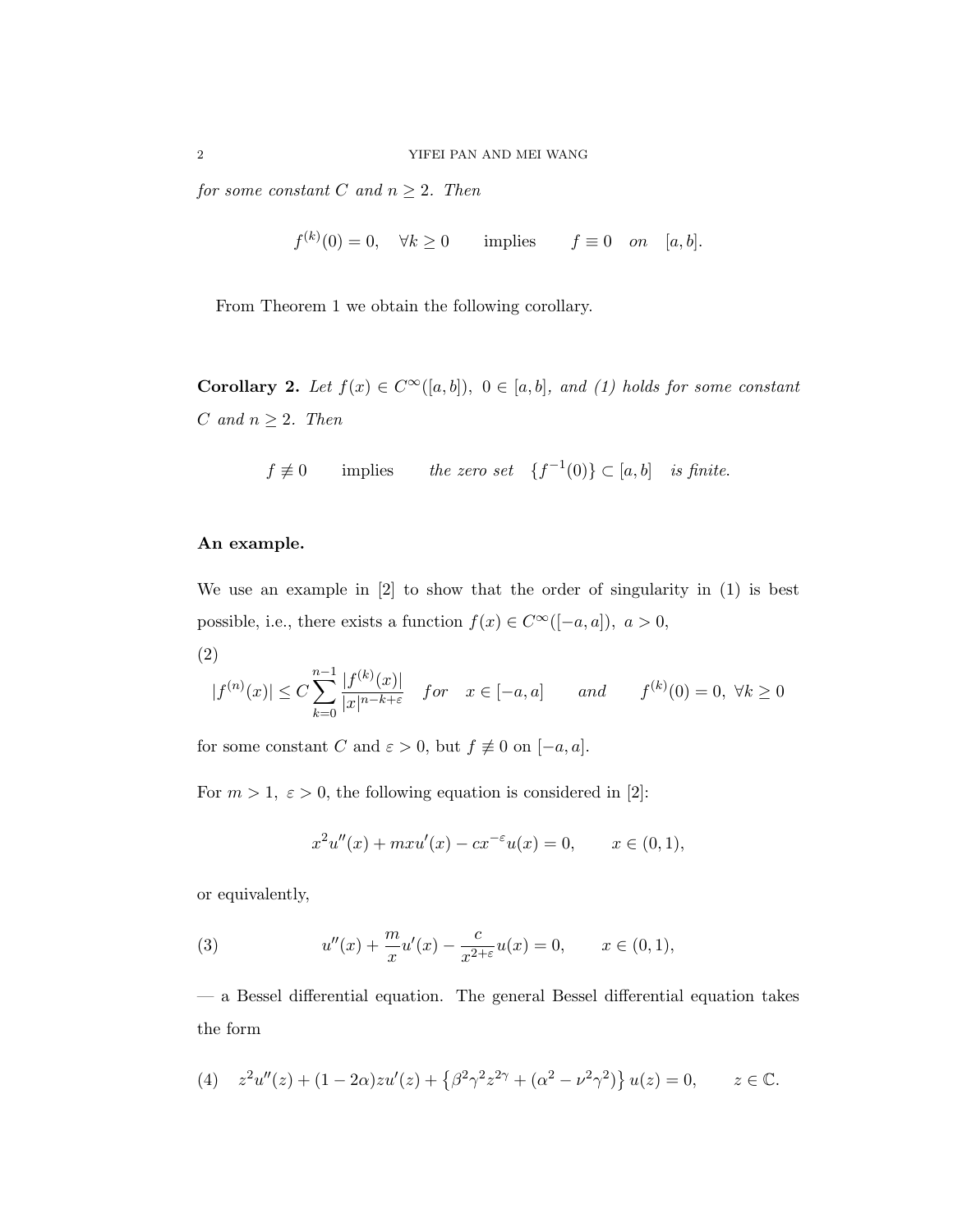It is well known that for (non-integer)  $\nu \notin \mathbb{Z}$ , the solution for (4) is

$$
u(z) = z^{\alpha} [ C_1 J_{\nu}(\beta z^{\gamma}) + C_2 J_{-\nu}(\beta z^{\gamma}) ],
$$

where  $C_1$ ,  $C_2$  are arbitrary complex numbers, and  $J_{\nu}$  is the Bessel function of order  $\nu$ , i.e., a solution of equation (4) with  $\alpha = 0, \gamma = 1$ . Notice that equation (3) with  $c > 0$  is equation (4) with

$$
\alpha = -\frac{m-1}{2}, \quad \beta = i\frac{2\sqrt{c}}{\varepsilon}, \quad \gamma = -\frac{\varepsilon}{2}, \quad \nu = \frac{m-1}{\varepsilon}.
$$

By choosing  $m > 1$ ,  $\varepsilon \in (0, 1)$  such that

$$
C_1 = -C_2 = \frac{\pi}{2 e^{i\nu\pi} \sin(\nu\pi)}, \qquad \nu = \frac{m-1}{\varepsilon} \notin \mathbb{Z},
$$

the solution of equation (3) can be written as

(5) 
$$
u(x) = |x|^{-(m-1)/2} K_{(m-1)/\varepsilon} \left( \frac{2\sqrt{c}}{\varepsilon} |x|^{-\varepsilon/2} \right), \qquad x \in (0,1)
$$

where

$$
K_{\nu}(z) = \frac{\pi}{2} \frac{e^{-i\nu\pi}J_{-\nu}(iz) - J_{\nu}(iz)}{\sin(\nu\pi)}, \quad \arg z \in (-\pi, \pi/2)
$$

is the modified Bessel function of the third kind [4], with the asymptotic property

$$
K_{\nu}(x) \approx \frac{\pi}{2} x^{-1/2} e^{-x}
$$
 as  $x \to +\infty$ .

Therefore in (5), the function

$$
u(x) \approx \frac{\pi}{2} \left(\frac{2\sqrt{c}}{\varepsilon}\right)^{-1/2} x^{-\frac{m-1}{2} + \frac{\varepsilon}{4}} \exp\left\{-\frac{2\sqrt{c}}{\varepsilon} x^{-\varepsilon/2}\right\} \qquad as \quad x \to 0
$$

is a nontrivial solution of (3) vanishing at  $x = 0$  of infinite order. Hence

$$
f(x) = u(|x|), \quad x \in [-a, a], \quad a \in (0, 1)
$$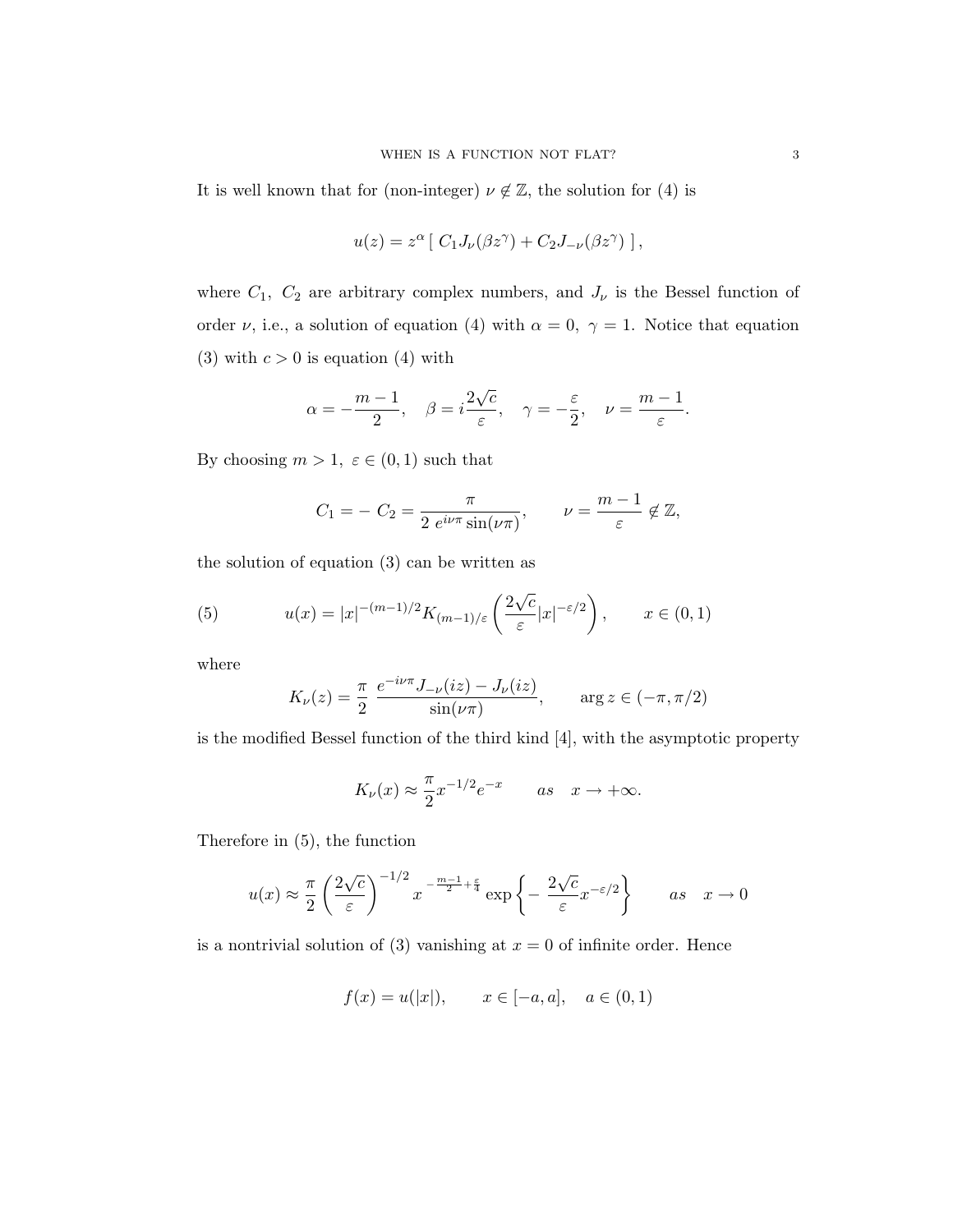is well defined and  $f \in \mathcal{C}^{\infty}([-a,a])$ . Taking derivative of equation (3)  $n-2$  times,

$$
\frac{d^{n-2}}{dx^{n-2}}\left\{u''(x) + \frac{m}{x}u'(x) - \frac{c}{x^{2+\varepsilon}}u(x)\right\} = 0, \qquad x \in (0,1),
$$

we obtain

$$
u^{(n)}(x) + a_{n-1}(x)u^{(n-1)}(x) + \cdots + a_0(x)u(x) = 0, \qquad x \in (0,1).
$$

For given  $m$ , c and  $\varepsilon$ , the coefficients

$$
|a_j(x)| \le C_o\left(\frac{1}{|x|^{n-j+\varepsilon}}\right), \quad j=0,1,\cdots,n-1, \quad x \in (0,1)
$$

for some constant  $C_o > 0$ . By the property of  $u(x)$  near  $x = 0$ , we have

$$
f^{(n)}(x) + a_{n-1}(x)f^{(n-1)}(x) + \cdots + a_0(x)f(x) = 0, \qquad x \in [-a, a]
$$

with

$$
f^{(k)}(0) = 0, \ \forall k \ge 0, \qquad |a_j(x)| \le C\left(\frac{1}{|x|^{n-j+\varepsilon}}\right), \quad j = 0, 1, \cdots, n-1.
$$

for some constant  $C >$ . Thus

$$
f^{(k)}(0) = 0, \ \forall k \ge 0, \qquad |f^{(n)}(x)| \le C \sum_{k=0}^{n-1} \frac{|f^{(k)}(x)|}{|x|^{n-k+\varepsilon}}, \quad x \in [-a, a],
$$

and  $f \not\equiv 0$  from the non-triviality of u.

Theorem 1 leads to applications in ODE as stated in the following two propositions. Based on the above example, the order of the singularity of the coefficients in the assumption of the propositions is sharp.

**Proposition 3.** Let  $f(x) \in C^{\infty}$  be a solution of

$$
y^{(n)} + a_{n-1}(x)y^{(n-1)} + \dots + a_0(x)y = 0, \qquad x \in [-a, a], \ a > 0
$$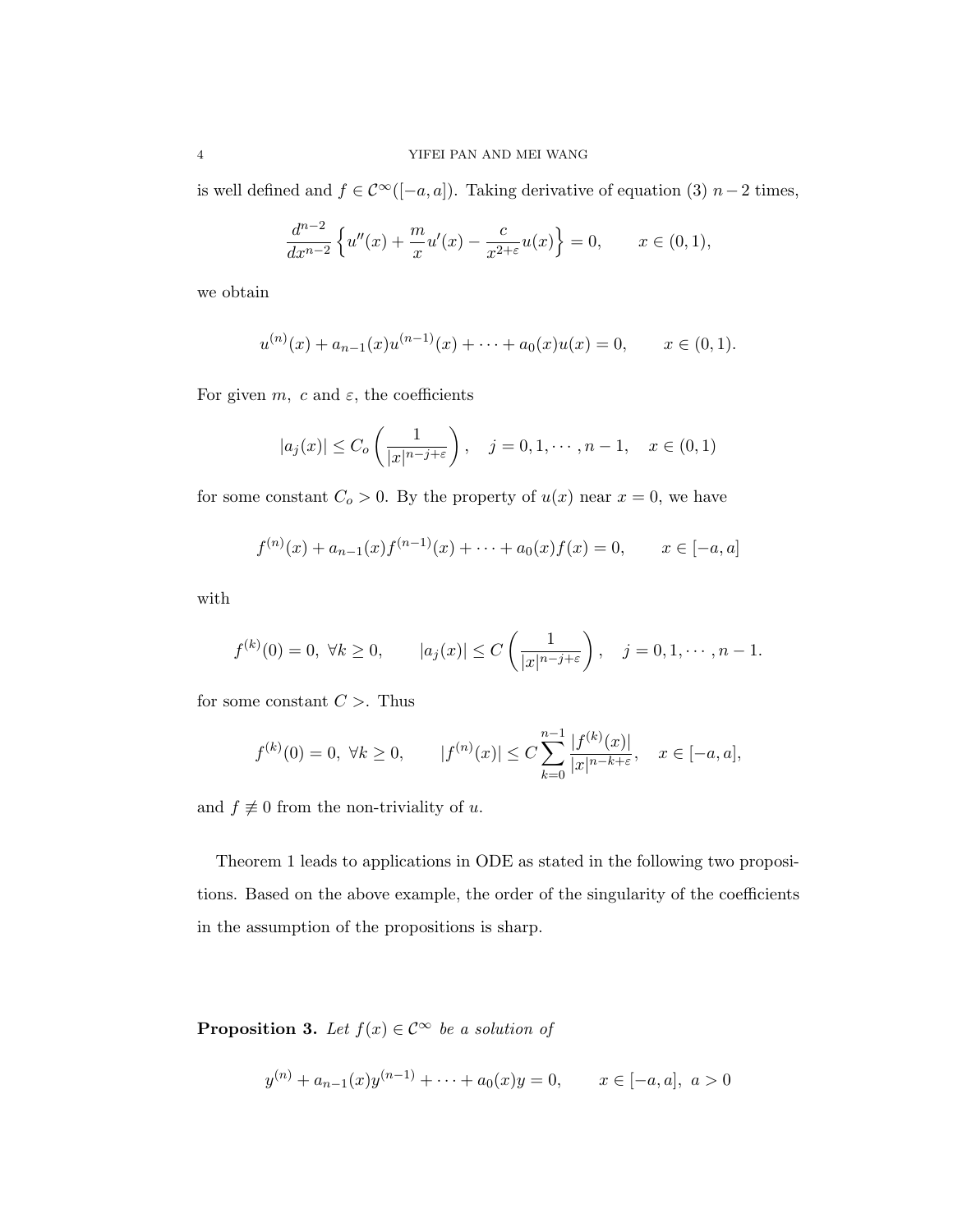with

$$
|a_k(x)| = O\left(\frac{1}{|x|^{n-k}}\right) \qquad as \quad x \to 0, \qquad k = 0, 1, \cdots, n-1.
$$

Then

$$
f^{(k)}(0) = 0, \quad \forall k \ge 0 \qquad \Longrightarrow \qquad f \equiv 0 \quad on \quad [-a, a].
$$

**Proposition 4.** Let  $f(x)$ ,  $g(x) \in C^{\infty}$  be solutions of

$$
y^{(n)} + a_{n-1}(x)y^{(n-1)} + \cdots + a_0(x)y = b(x), \qquad x \in [-a, a], \ a > 0
$$

with

$$
|a_k(x)| = O\left(\frac{1}{|x|^{n-k}}\right) \qquad as \quad x \to 0, \qquad k = 0, 1, \cdots, n-1.
$$

Then

$$
f^{(k)}(0) = g^{(k)}(0), \quad \forall k \ge 0 \qquad \Longrightarrow \qquad f \equiv g \quad on \quad [-a, a].
$$

### 2. Proof of Theorem 1 and its corollary

Several lemmas are needed for the proof of Theorem 1. The basic idea of the following lemma was considered in [3].

**Lemma 5.** Let  $v(x) \in C^{\infty}([0, b])$ . Assume  $v^{(k)}(0) = 0$  for  $k \ge 0$ . Then for  $\alpha \ge 1$ ,

(6) 
$$
\int_0^b \frac{[v(x)]^2}{x^{\alpha+2}} dx \le \frac{4}{(\alpha+1)^2} \int_0^b \frac{[v'(x)]^2}{x^{\alpha}} dx
$$

*Proof.* Write  $v = v(x), v' = v'(x)$  and so on.

$$
\frac{d}{dx}\left(x^{-(\alpha+1)}v^2\right) = -(\alpha+1)x^{-(\alpha+2)}v^2 + x^{-(\alpha+1)}2vv'
$$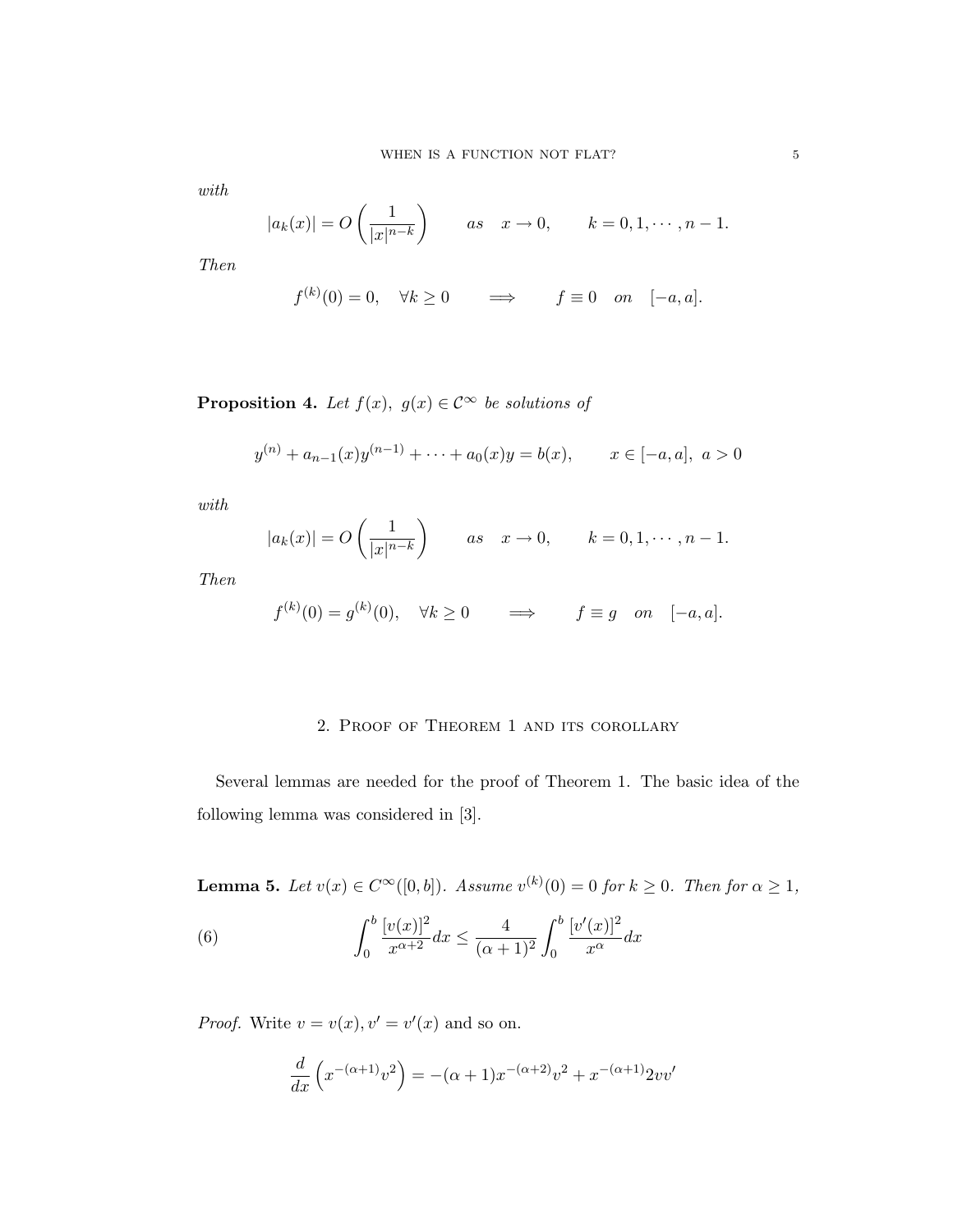Since  $v^{(k)}(0) = 0$  for  $k \geq \lfloor \alpha/2 \rfloor + 1$ , we have  $[v(x)]^2 \sim O(x^{2(k+1)}) = o(x^{\alpha+1})$ , thus

$$
\int_0^b \frac{d}{dx} \left( x^{-(\alpha+1)} v^2 \right) dx = \frac{[v(b)]^2}{b^{\alpha+1}} - \lim_{x \to 0+} \frac{[v(x)]^2}{x^{\alpha+1}} = \frac{[v(b)]^2}{b^{\alpha+1}} \ge 0.
$$

Therefore,

$$
(\alpha + 1) \int_0^b \frac{v^2}{x^{\alpha+2}} dx \le \int_0^b \frac{2vv'}{x^{\alpha+1}} dx
$$
  
= 
$$
\int_0^b 2 \left\{ \left( \frac{\alpha + 1}{2} \right)^{1/2} \frac{v}{x^{(\alpha+2)/2}} \right\} \left\{ \left( \frac{2}{\alpha + 1} \right)^{1/2} \frac{v'}{x^{\alpha/2}} \right\} dx
$$
  

$$
\le \int_0^b \frac{\alpha + 1}{2} \frac{v^2}{x^{\alpha+2}} dx + \int_0^b \frac{2}{\alpha + 1} \frac{(v')^2}{x^{\alpha}} dx
$$

by applying  $2ab \leq a^2 + b^2$  to the last inequality. Consequently,

$$
\frac{\alpha+1}{2}\int_0^b\frac{v^2}{x^{\alpha+2}}dx \leq \frac{2}{\alpha+1}\int_0^b\frac{(v')^2}{x^{\alpha}}dx,
$$

which is equivalent to  $(6)$ .

**Lemma 6.** Let  $u(x) \in C^{\infty}([0, b])$ . Assume  $u^{(k)}(0) = 0$  for  $k \geq 0$ . Then for  $\beta\geq 1, n\geq 1,$  $\overline{c}$ 0 £  $u^{(k)}(x)$ <sup>2</sup>  $\frac{\left[u^{(k)}(x)\right]^2}{x^{\beta+2(n-k)}}dx \leq \frac{4}{(\beta+k)}$  $(\beta + 1)^2$  $\overline{c}$ 0  $[u^{(n)}(x)]^2$  $\frac{d^{(x)}_1}{dx^{\beta}}dx$ , for  $k = 0, \dots, n-1$ .

*Proof.* Applying Lemma 5 to  $v = u^{(n-1-j)}$ ,  $\alpha = \beta + 2j$ ,  $\beta \ge 1$ ,  $j = 0, 1, \dots, n-1$ , we obtain

$$
\int_0^b \frac{\left[u^{(n-1-j)}(x)\right]^2}{x^{\beta+2j+2}} dx \le \frac{4}{(\beta+2j+1)^2} \int_0^b \frac{\left[u^{(n-j)}(x)\right]^2}{x^{\beta+2j}} dx, \quad j=0,1,\cdots,n-1,
$$

or equivalently,

$$
\int_0^b \frac{\left[u^{(k)}(x)\right]^2}{x^{\beta+2(n-k)}} dx \le \frac{4}{(\beta+2(n-k-1)+1)^2} \int_0^b \frac{\left[u^{(k+1)}(x)\right]^2}{x^{\beta+2(n-k-1)}} dx, \quad k=0,1,\cdots,n-1.
$$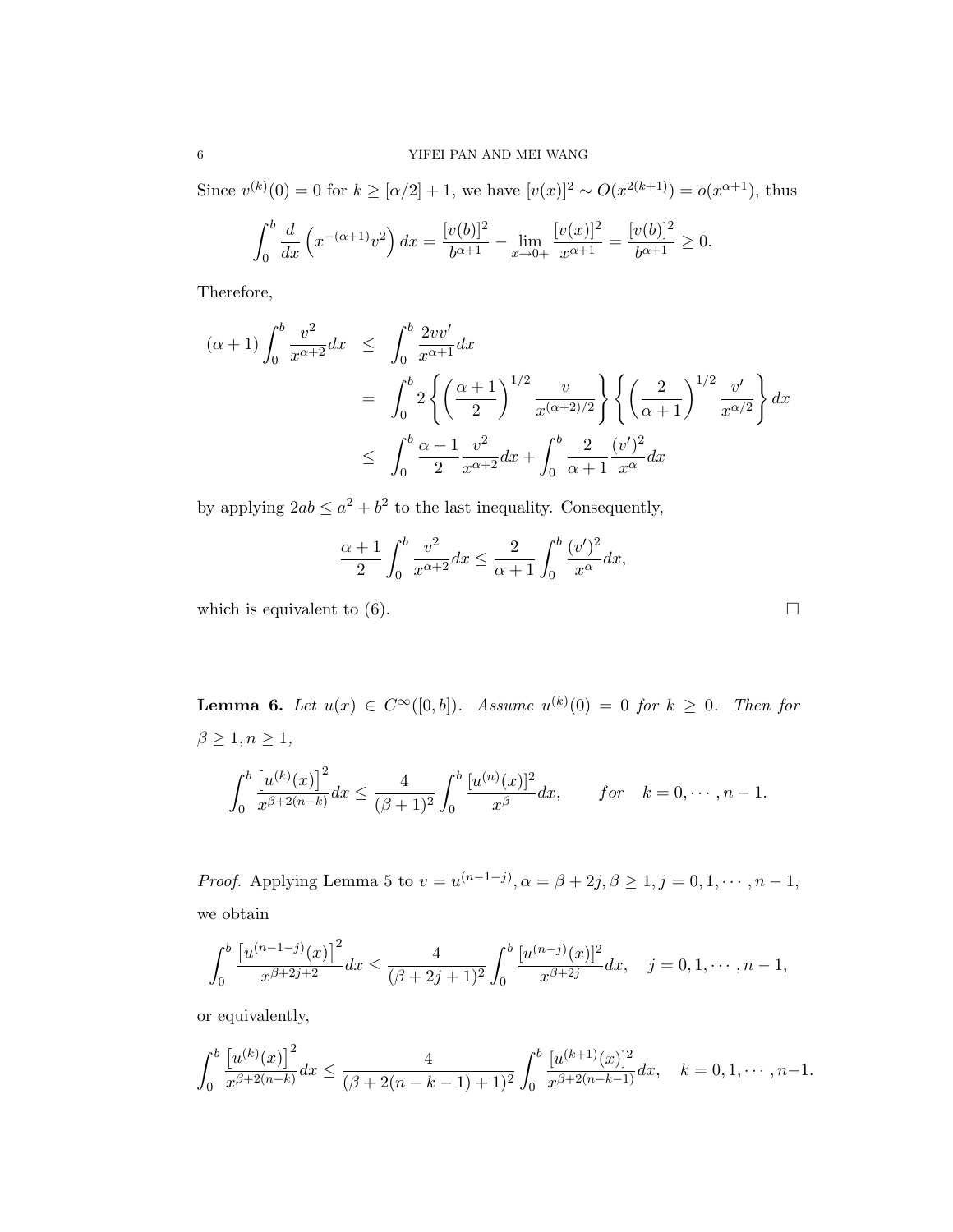Applying the above inequality repeatedly, we have

$$
\int_0^b \frac{\left[u^{(k)}(x)\right]^2}{x^{\beta+2(n-k)}} dx \le \left\{ \prod_{m=k}^{n-2} \frac{4}{(\beta+2(n-1-m)+1)^2} \right\} \frac{4}{(\beta+1)^2} \int_0^b \frac{\left[u^{(n)}(x)\right]^2}{x^{\beta}} dx
$$
  

$$
\le \frac{4}{(\beta+1)^2} \int_0^b \frac{\left[u^{(n)}(x)\right]^2}{x^{\beta}} dx,
$$

because  $\beta \ge 1$ ,  $\beta + 2(n - m - 1) + 1 \ge 2$  for  $m = 0, ..., n - 1$ .

**Lemma 7.** Let  $u(x) \in C^{\infty}([0, b])$ . Assume  $u^{(k)}(0) = 0$  for  $k \geq 0$ . Then for  $\beta\geq 1, n\geq 1,$ 

$$
\int_0^b \frac{1}{x^\beta} \sum_{k=0}^{n-1} \left(\frac{u^{(k)}(x)}{x^{n-k}}\right)^2 dx \leq \frac{4n}{(\beta+1)^2} \int_0^b \frac{1}{x^\beta} [u^{(n)}(x)]^2 dx.
$$

*Proof.* Apply Lemma 6 to  $k = 0, \dots, n-1$  and sum up both sides.  $\Box$ 

**Lemma 8.** Let  $f(x) \in C^{\infty}([a, b]), 0 \in [a, b]$ . Assume  $f^{(k)}(0) = 0$  for  $k \ge 0$ . Then for  $\beta \geq 1, n \geq 1$ ,

$$
\int_a^b \frac{1}{|x|^\beta} \sum_{k=0}^{n-1} \left( \frac{f^{(k)}(x)}{x^{n-k}} \right)^2 dx \leq \frac{4n}{(\beta+1)^2} \int_a^b \frac{1}{|x|^\beta} [f^{(n)}(x)]^2 dx.
$$

*Proof.* The function  $u(x) = f(-x)$  satisfies the assumptions for Lemma 7 on  $[0, -a]$ , so

$$
\int_0^{-a} \frac{1}{x^{\beta}} \sum_{k=0}^{n-1} \left( \frac{f^{(k)}(-x)}{x^{n-k}} \right)^2 dx \leq \frac{4n}{(\beta+1)^2} \int_0^{-a} \frac{1}{x^{\beta}} [f^{(n)}(-x)]^2 dx.
$$

Substitute the variable x by  $-x$ . Since the terms in the sum are of even powers and both sides have the same  $x^{\beta}$  term, the above inequality can be written as

$$
\int_a^0 a \frac{1}{|x|^\beta} \sum_{k=0}^{n-1} \left( \frac{f^{(k)}(x)}{x^{n-k}} \right)^2 dx \leq \frac{4n}{(\beta+1)^2} \int_a^0 \frac{1}{|x|^\beta} [f^{(n)}(x)]^2 dx.
$$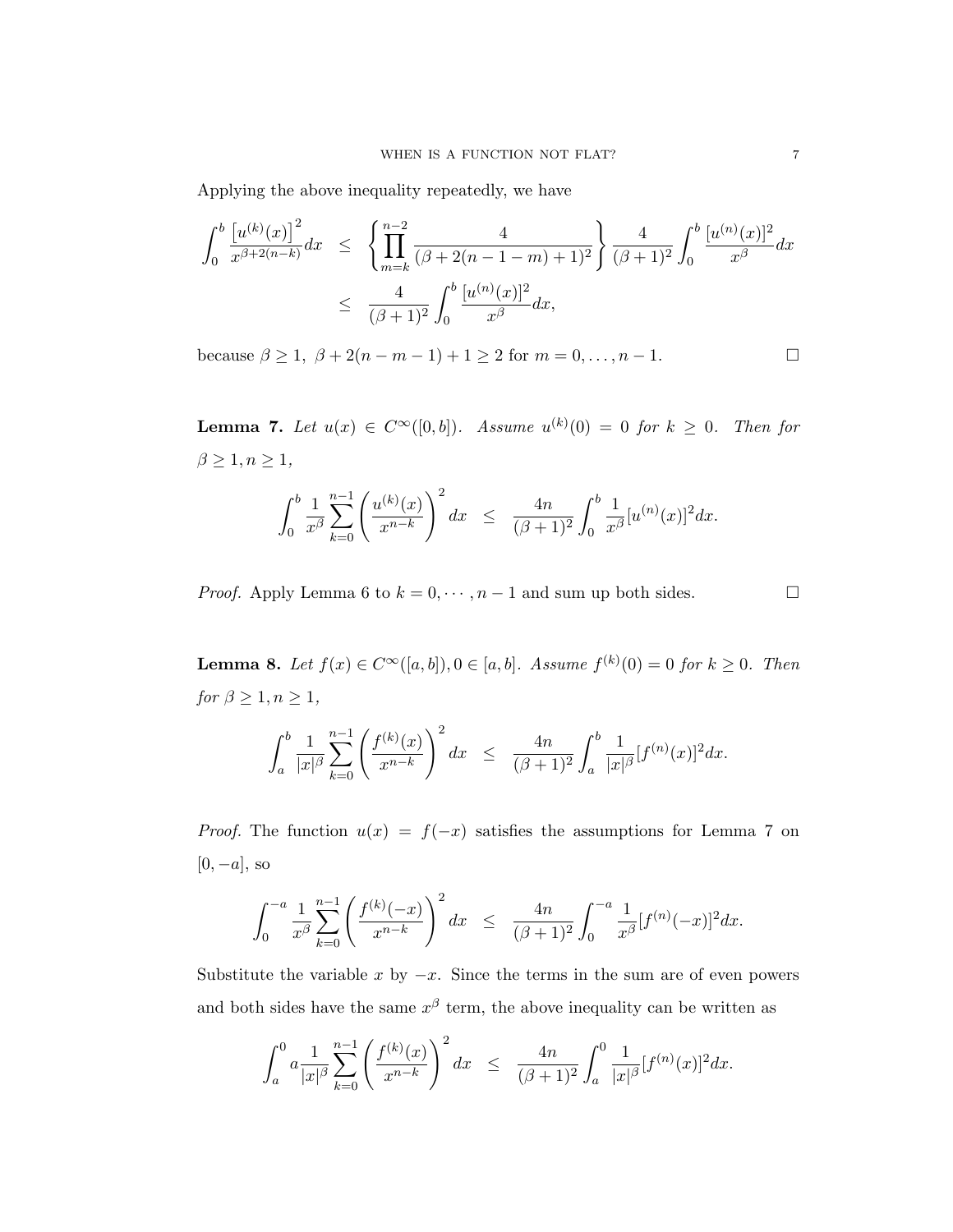From Lemma 7 the desired inequality is already true for  $f(x)$  on [0, b]. Combining the results on  $[a, 0]$  and  $[a, b]$ , Lemma 8 follows.

The following is the proof of Theorem 1.

*Proof.*  $f(x)$  satisfies the assumptions in Lemma 8 on [a, b], so for any  $\beta \geq 1$ ,

(7) 
$$
\frac{(\beta+1)^2}{4n} \int_a^b \frac{1}{|x|^\beta} \sum_{k=0}^{n-1} \left( \frac{f^{(k)}(x)}{x^{n-k}} \right)^2 dx \le \int_a^b \frac{1}{|x|^\beta} [f^{(n)}(x)]^2 dx.
$$

From  $(1)$ ,

$$
|f^{(n)}(x)|^2 \le C^2 \sum_{k=0}^{n-1} \left( \frac{|f^{(k)}(x)|}{|x|^{n-k}} \right)^2
$$

thus

(8) 
$$
\int_{a}^{b} \frac{1}{|x|^{\beta}} |f^{(n)}(x)|^{2} dx \leq C^{2} \int_{a}^{b} \frac{1}{|x|^{\beta}} \sum_{k=0}^{n-1} \left( \frac{|f^{(k)}(x)|}{|x|^{n-k}} \right)^{2} dx.
$$

Combining (7) and (8) we have

$$
\int_a^b \frac{1}{|x|^\beta} \sum_{k=0}^{n-1} \left(\frac{f^{(k)}(x)}{x^{n-k}}\right)^2 dx \le \frac{4nC^2}{(\beta+1)^2} \int_a^b \frac{1}{|x|^\beta} \sum_{k=0}^{n-1} \left(\frac{|f^{(k)}(x)|}{|x|^{n-k}}\right)^2 dx.
$$

If  $f \neq 0$  on  $[a, b]$ , we would have  $|f^{(k)}(x)| > 0$  on some sub-interval of  $[a, b]$  thus the integrals  $> 0$ , which would imply

$$
1 \le \frac{4nC^2}{(\beta+1)^2}
$$
,  $\forall \beta \ge 1$   $\implies$  *Contraction.*

Therefore  $f(x) \equiv 0$  on [a.b]. This completes the proof of Theorem 1.  $\Box$ 

The proof of Corollary 2 follows immediately.

*Proof.* Under the assumption of Corollary 2,  $f \neq 0$  implies  $f^{(k)}(0) = \beta \neq 0$  for some  $k \geq 0$  based on the result of Theorem 1. If  $\beta > 0$ , then  $f \in \mathcal{C}^{\infty}$  yields  $f^{(k)}(x) > \beta/2 > 0, x \in [-\delta_0, \delta_0] \subset [a, b]$  for some  $\delta_0 > 0$ . Consequently the k-fold